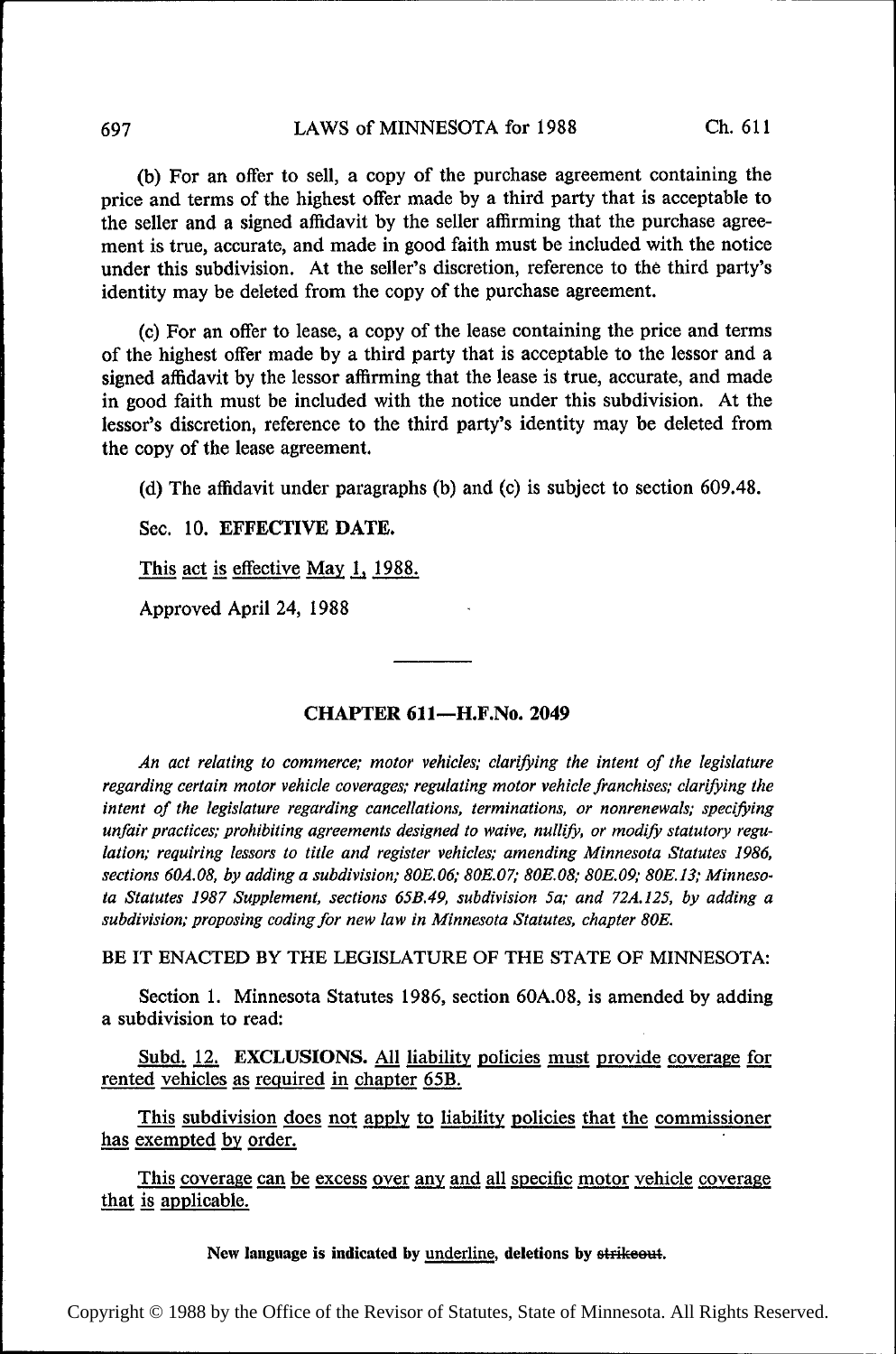Sec. 2. Minnesota Statutes 1987 Supplement, section 65B.49, subdivision 5a, is amended to read:

Subd. 5a. RENTAL VEHICLES. (a) No Every plan of reparation security may be issued or renewed after August 1, 1987, unless the plan provides that all eoverages under the plan are extended to any motor vehiele while being rented by the named insured. The plan insuring a natural person as named insured, covering private passenger vehicles as defined under section  $65B.001$ , subdivision  $\frac{3}{1}$  must also provide that all or any part of the obligation of the named insured for property damage and loss of use to a rented vehicle would be **EXECT:**  $\frac{1}{21}$  must also provide that an or any part of the obligation or the named insured for property damage <u>and loss of use</u> to a rented vehicle would be covered by the collision or comprehensive portion of the p provide that any deductible will not apply to claims that arise while a motor vehicle is being rented by a named insured property damage liability portion of the plan. The obligation of the plan must not be contingent on fault or negligence. In all cases where the plan's property damage liability coverage is less than \$25,000, the coverage available under the subdivision must be \$25,000. Other than as described in this paragraph, nothing in this section amends or alters the provisions of the plan of reparation security as to primacy of the  $coverages$  in section  $65B.49$ .

(b) A vehicle is rented for purposes of this subdivision if the rate for the use of the vehicle is determined on a weekly or daily basis. A vehicle is not rented for purposes of this subdivision if the rate for the vehicle's use is determined on a monthly or longer period or the vehicle is rented principally for business purposes.

(c) The policy or certificate issued by the plan must inform the insured of the application of the plan to rental vehicles and that the insured may not need to purchase additional coverage from the rental company.

(d) Where an insured has two or more vehicles covered by a plan or plans of reparation security containing the rented motor vehicle coverage required under paragraph (a), elaims must be made against the plan eovering the motor vehicle most often driven by the insured may select the plan the insured wishes to collect from and that plan is entitled to a pro rata contribution from the other plan or plans based upon the property damage limits of liability. If the person renting the motor vehicle is also covered by the person's employer's insurance policy or the employer's automobile self-insurance plan, the reparation obligor under the employer's policy or self-insurance plan has primary responsibility to pay claims arising from use of the rented vehicle.

(e) A notice advising the insured of rental vehicle coverage must be given py the reparation obligor to each current insured with the first renewal notice after January 1,  $\frac{1988}{1989}$ . The notice must be approved by the commissioner of commerce. The commissioner may specify the form of the notice. A form approved by the commissioner must be reasonably calculated to put the insured on notice of the coverage.

(f) When a motor vehicle is rented or leased in this state on a weekly or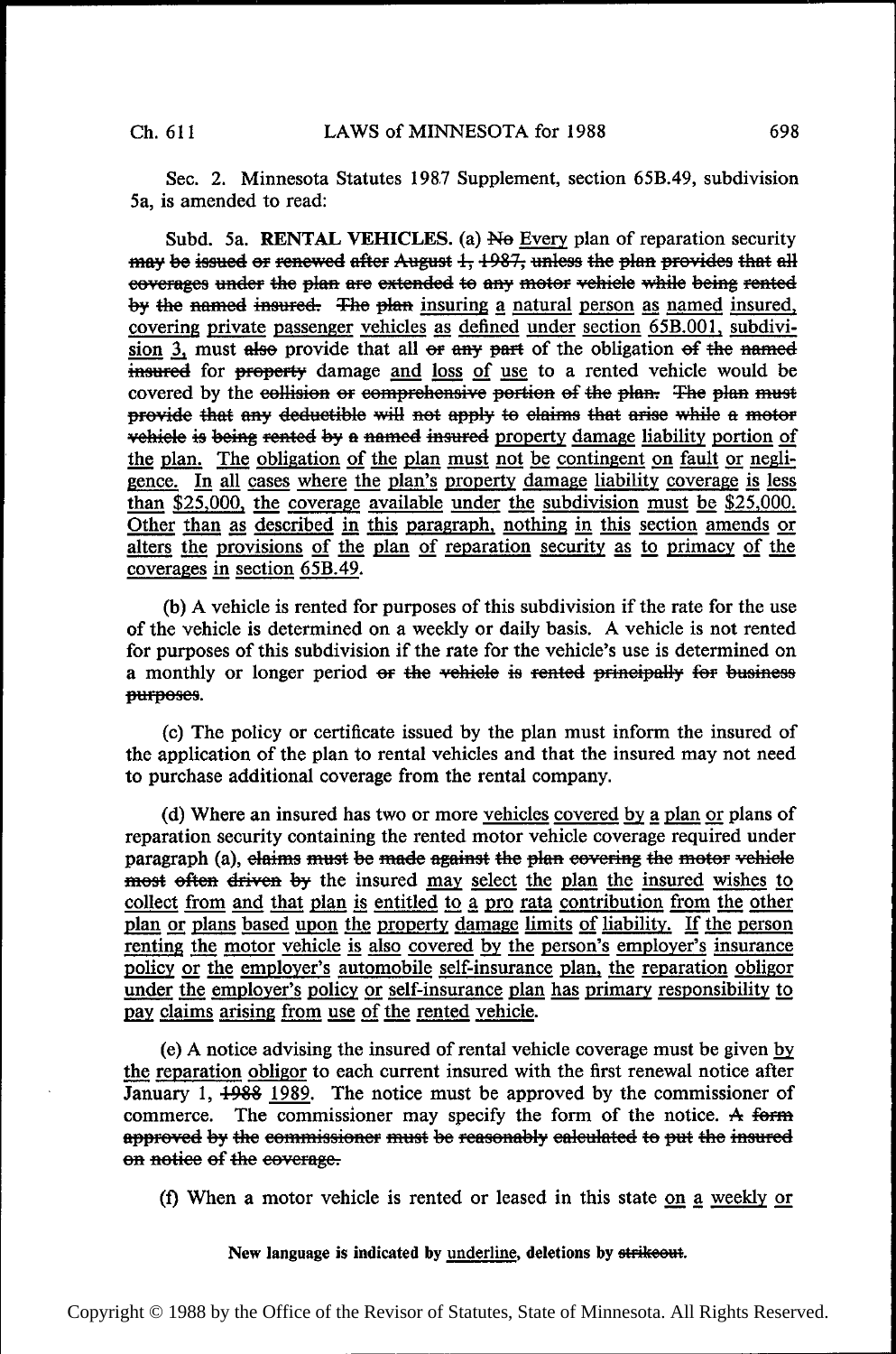daily basis, there must be attached to the rental contract must contain a separate form containing a written notice in at least 10-point bold type, if printed, or in capital letters, if typewritten, which states:

Under Minnesota law, a personal automobile insurance policy issued in Minnesota must cover the rental of a this motor vehicle unless the rental is principally for business use or rented on a monthly or longer basis against damage to the vehicle and against loss of use of the vehicle. Therefore, purchase of any collision damage waiver or other similar insurance affected in this rental contract may is not be necessary if your policy was issued in Minnesota.

No collision damage waiver or other insurance offered as part of or in conjunction with a rental of a motor vehicle may be sold unless the person renting the vehicle provides a written acknowledgment that the above consumer protection notice has been read and understood.

(g) When damage to a rented vehicle is covered by a plan of reparation security as provided under paragraph (a), the rental contract must state that payment by the reparation obligor within the time limits of section 72A.201 is acceptable, and prior payment by the renter is not required.

(h) To be compensated for the loss of use of a damaged rented motor vehicle, the car rental company must prove:

 $(1)$  that had the vehicle been available, it would have been rented; and

(2) that no other vehicle was available for rental in place of the damaged vehicle. venicle.

The standard of proof set forth in this paragraph does not limit the responsibility of a reparation obligor to provide an insured with coverage for any loss The standard of proof set forth in this paragraph does not limit the responsibility of a reparation obligor to provide an insured with coverage for any loss of use for which the reparation obligor is otherwise responsible. company may be compensated for loss of use of a damaged rental motor vehicle only for the period when the damaged car actually would have been rented.

Sec. 3. Minnesota Statutes 1987 Supplement, section 72A.125, is amended by adding a subdivision to read:

Subd. 3. COLLISION DAMAGE WAIVER. A "collision damage waiver" is a discharge of the responsibility of the renter or leasee to return the motor vehicle in the same condition as when it was first rented. The waiver is a full and complete discharge of the responsibility to return the vehicle in the same<br>condition as when it was first rented. The waiver may not contain any exclusions except those approved by the commissioner pursuant to the requirements contained in section  $61A.02$ , subdivisions 2 to 5.

Sec. 4. Minnesota Statutes 1986, section 8OE.06, is amended to read:

## 80E.06 CANCELLATIONS<sub>5</sub>, TERMINATIONS, OR NONRENEWALS.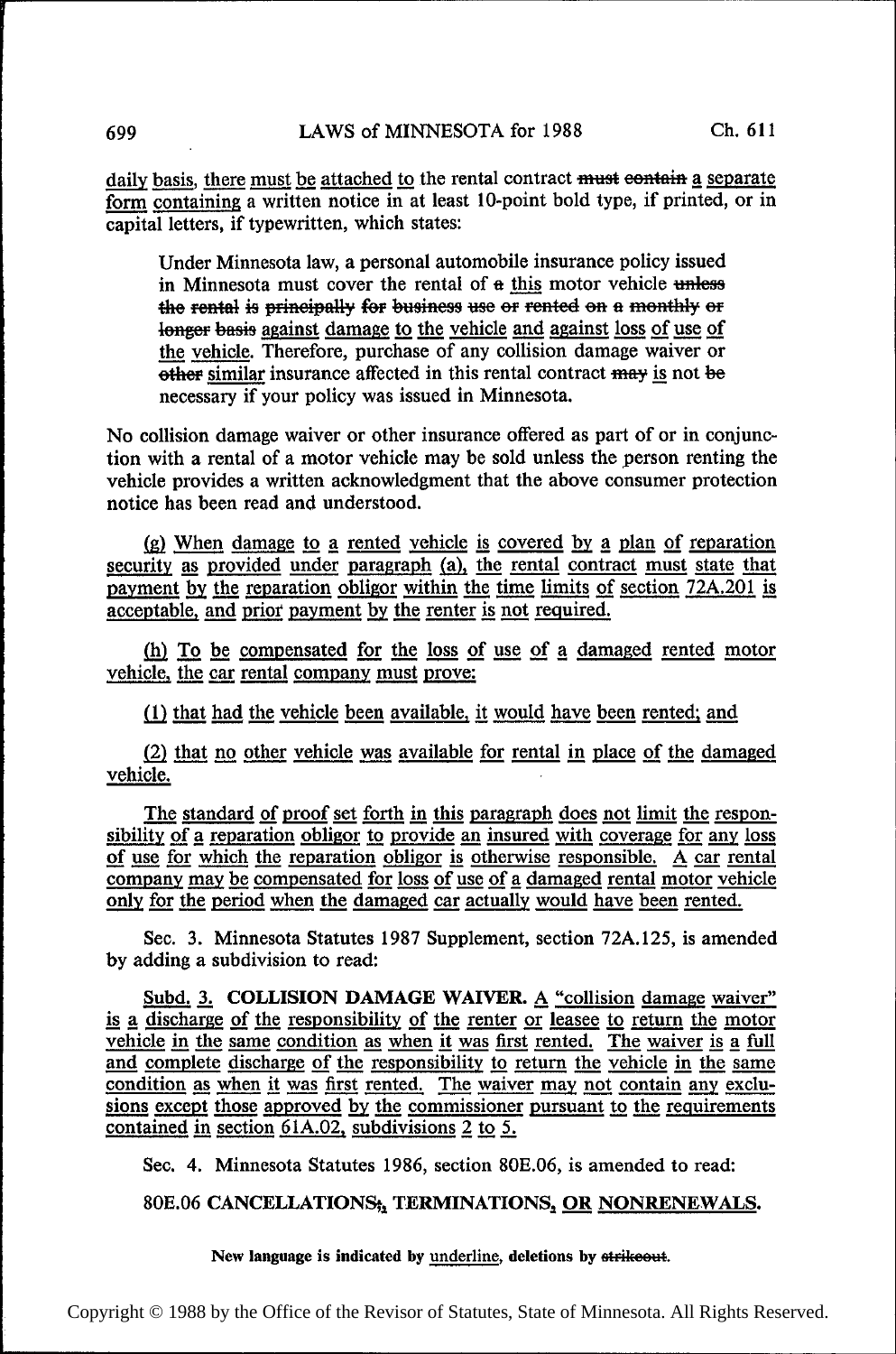Subdivision 1. REQUIREMENTS. Notwithstanding the terms of any franchise agreement or waiver to the contrary, no manufacturer shall cancel or, terminate, or fail ro renew any franchise relationship with a licensed new motor vehicle dealer unless the manufacturer has:

(a) satisfied the notice requirement of section 80E.08;

(b) acted in good faith as defined in section 80E.03, subdivision 9; and

(c) good cause for the cancellation  $er_1$  termination, or nonrenewal.

For the purposes of sections 80E.O6 to 80E.09, a manufacturer includes a distributor. Any action by a manufacturer terminating a contractual relationship with a distributor is not effective to terminate existing valid franchises running from the distributor to new motor vehicle dealers unless the manufacturer follows the provisions of sections 80E.O6 to 80E.09.

Subd. 2. CIRCUMSTANCES CONSTITUTING GOOD CAUSE. Notwithstanding the terms of any franchise agreement or waiver to the contrary, good cause exists for the purposes of a termination  $\Theta$ <sub>r</sub> cancellation, or nonrenewal, when the new motor vehicle dealer fails to comply with a provision of the franchise which is both reasonable and of material significance to the franchise relationship; provided, that the dealer has been notified in writing of the failure within 180 days after the manufacturer first acquired knowledge of the failure; and.

If failure by the new motor vehicle dealer relates to the performance of the new motor vehicle dealer in sales or service, then good cause shall be defined as the failure of the new motor vehicle dealer to comply with reasonable performance criteria established by the manufacturer; provided, that the new motor vehicle dealer was apprised by the manufacturer in writing of the failure; the notification stated that notice was provided for failure of performance pursuant to sections 8OE.0l to 8OE.l7; the new motor vehicle dealer was afforded a reasonable opportunity in no event less than six months to comply with the criteria; and the dealer did not demonstrate substantial progress toward compliance with the manufacturer's performance criteria during the period.

Sec. 5. Minnesota Statutes 1986, section 80E.07, is amended to read:

# 80E.07 CANCELLATION, TERMINATION, OR NONRENEWAL; LIM-ITATIONS.

Subdivision 1. CIRCUMSTANCES NOT CONSTITUTING GOOD CAUSE. Notwithstanding the terms of any franchise agreement or waiver to the contrary, the following examples represent circumstances which do not by themselves constitute good cause for the termination  $\sigma_{f_1}$  cancellation, or nonrenewal of a franchise:

(a) A change of ownership of the new motor vehicle dealer's dealership. This paragraph does not authorize any change in ownership which would have the

#### New language is indicated by underline, deletions by strikeout.

Copyright © 1988 by the Office of the Revisor of Statutes, State of Minnesota. All Rights Reserved.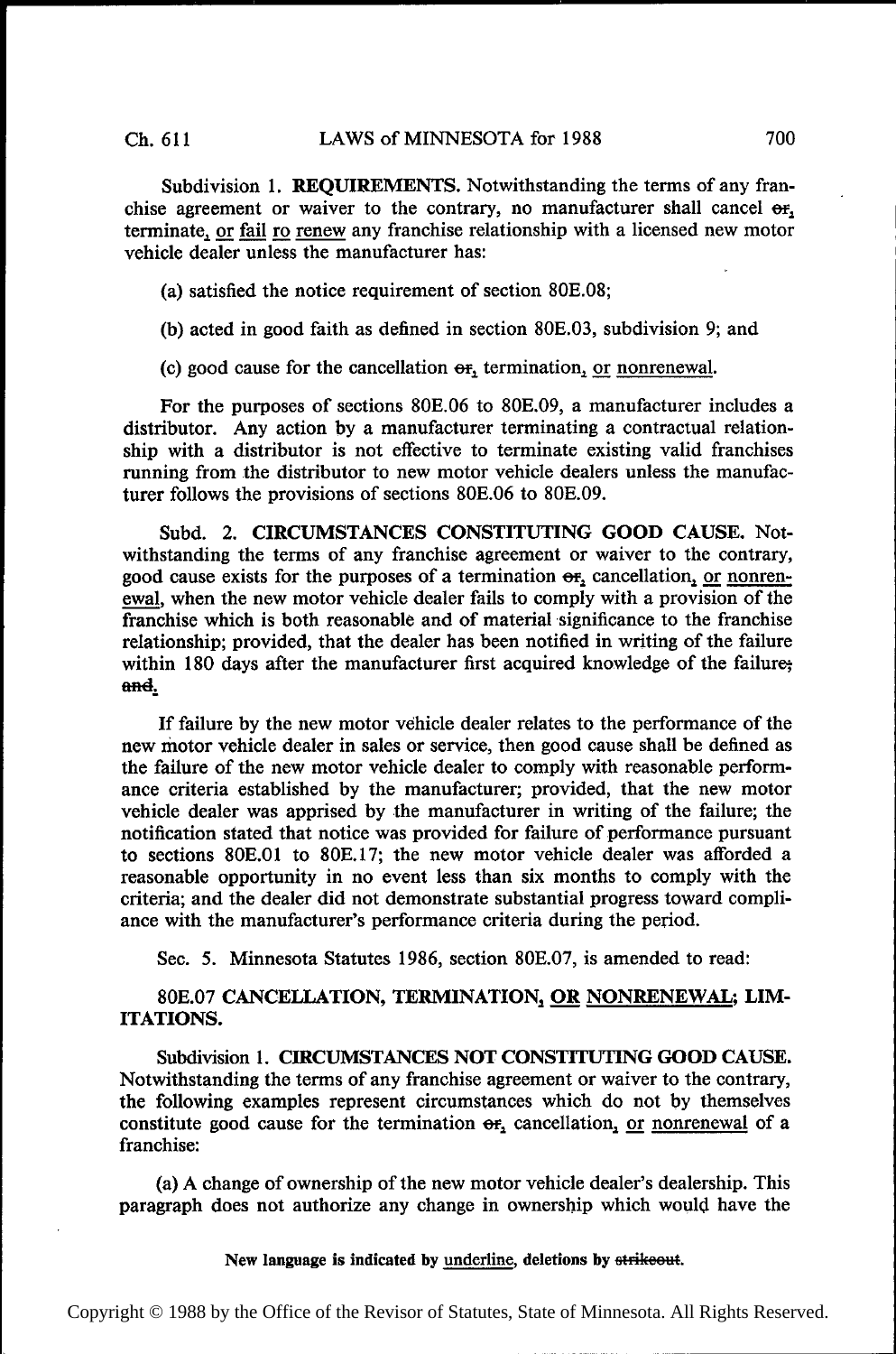effect of the sale of the franchise without the manufacturer's or distributor's consent, but consent shall not in any case be unreasonably withheld. The burden of establishing the reasonableness is on the franchisor;

(b) The fact that the new motor vehicle dealer refused to purchase or accept delivery of any new motor vehicle parts, accessories, or any other commodity or services not ordered by the new motor vehicle dealer, other than parts necessary to conduct recall campaigns or perform warranty service;

(c) The fact that the new motor vehicle dealer owns, invests in, participates in the management of, holds a license for the sale of another make or line of new motor vehicle, or has established another make or line of new motor vehicle in the same dealership facilities as those of the manufacturer; provided, that the new motor vehicle dealer maintains a reasonable line of credit for each make or line of new motor vehicle, and that the new motor vehicle dealer remains in substantial compliance with the terms and conditions of the franchise and with any reasonable capital, credit, or facilities' requirements of the manufacturer; or

(d) A change in the location of the new motor vehicle dealership. This paragraph does not authorize a change in location without the manufacturer's or distributor's consent, but consent shall not in any case be unreasonably withheld. The burden of establishing reasonableness is on the franchisor.

Subd. 2. BURDEN OF PROOF. The manufacturer has the burden of proving that it acted in good faith; that the notice requirements have been complied with; and that there was good cause for the franchise termination  $\Theta$ f, cancellation, or nonrenewal.

Sec. 6. Minnesota Statutes 1986, section 80E.O8, is amended to read:

# 80E.08 NOTICE OF TERMINATION OR, CANCELLATION, OR NON-RENEWAL.

Subdivision 1. REQUIREMENTS. Notwithstanding the terms of any franchise agreement or waiver to the contrary, prior to the termination  $\Theta$ r, cancellation, or nonrenewal of any franchise, the manufacturer shall furnish notice of the termination, cancellation, or nonrenewal to the new motor vehicle dealer as provided in subdivision 2.

Subd. 2. GENERALLY. Notice shall be in writing and except as provided in subdivision 3 shall be given not less than 90 days prior to the effective date of the termination  $er_1$  cancellation, or nonrenewal.

Subd. 3. SPECIFIC EXCEPTIONS. (a) At least 15 days notice must be provided with respect to terminations  $\Theta$ <sub>r</sub> cancellations, or nonrenewals involving the following circumstances:

(1) Conviction of or plea of nolo contendere of a franchised motor vehicle dealer, or one of its principal owners, of a crime which constitutes a felony as defined in section 609.02, subdivision 2;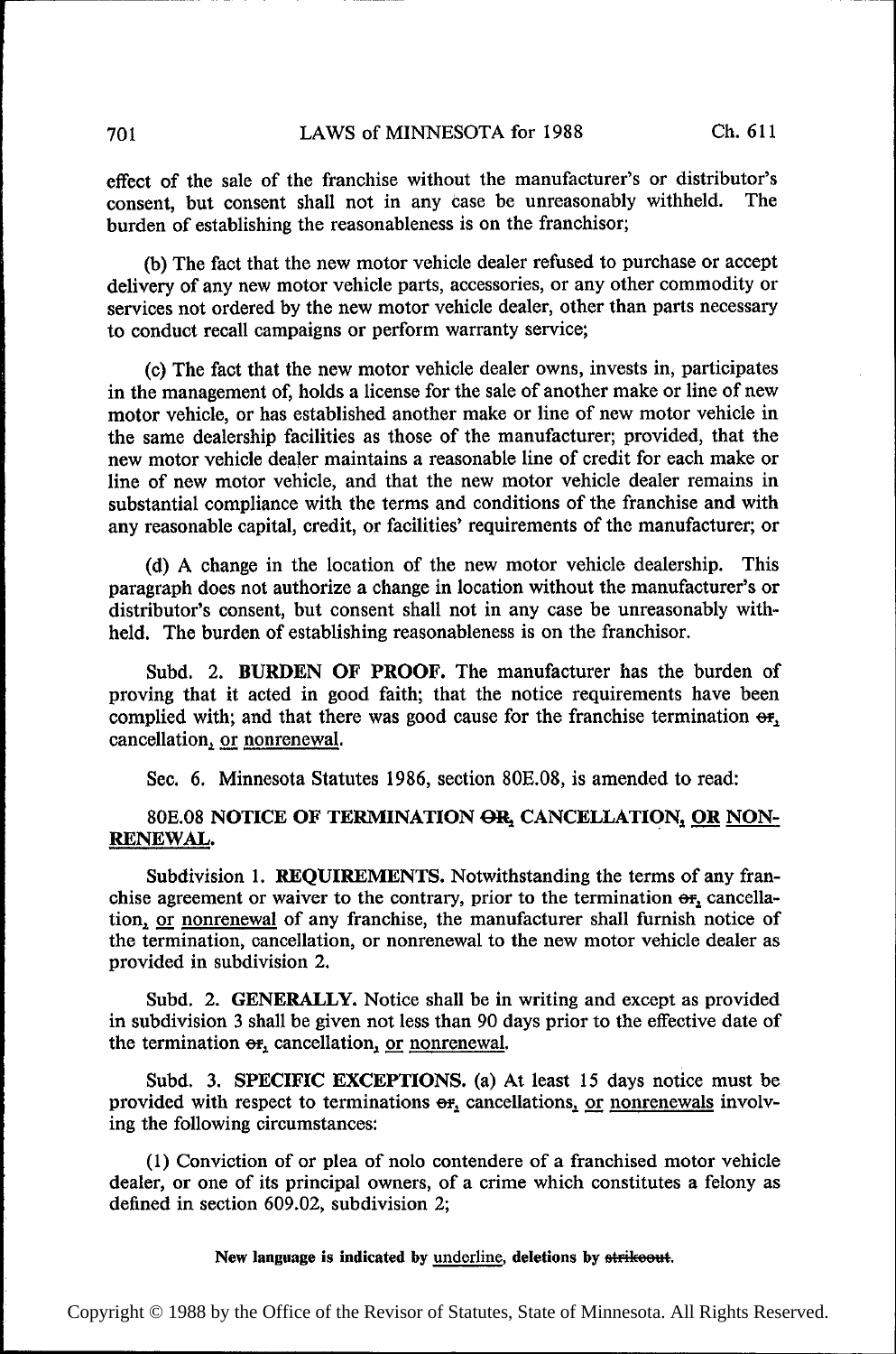\_ (2) The business operations of the franchised motor vehicle dealer have been abandoned or closed for seven consecutive business days unless the closing is due to an act of God, strike or labor difliculty, or other cause over which the dealer has no control;

(3) A significant misrepresentation by the new motor vehicle dealer; or

(4) The suspension, revocation, or refusal to renew the franchised motor vehicle dea1er's license pursuant to section 168.27.

(b) Not less than 180 days notice must be provided prior to the effective date of cancellation  $\Theta$ <sub>r</sub>, termination, or nonrenewal where the manufacturer or distributor is discontinuing the sale of the product line.

Subd. 4. CONTENTS AND DELIVERY. The notice shall be sent by certified mail or personally delivered to the new motor vehicle dealer. The notice shall contain the following information:

(a) A statement of intention to terminate  $\Theta$ <sub>r</sub> cancel, <u>or nonrenew</u> the franchise;

(b) A statement of the reasons for the termination  $\Theta$ , cancellation, or nonrenewal; and

(c) The date on which the termination  $\sigma$ <sub>r</sub>, cancellation, or nonrenewal takes effect.

Sec. 7. Minnesota Statutes 1986, section 80E.09, is amended to read:

# 8OE.09 PAYMENTS REQUIRED UPON TERMINATION, CANCELLA-TION, OR NONRENEWAL.

Subdivision 1. REQUIREMENTS. Upon the termination  $\Theta$ <sup>r</sup><sub>2</sub> cancellation<sub>1</sub> or nonrenewal of any franchise, the new motor vehicle dealer shall, in the time prescribed, be allowed fair and reasonable compensation by the manufacturer for the following items:

(a) New motor vehicle inventory which was originally acquired from the manufacturer, as limited in clause (f);

(b) Equipment and furnishings if the new motor vehicle dealer purchased them from the manufacturer;

(c) Special tools;

(d) Supplies, including accessories and parts, purchased from the manufacturer;

(e) A sum equal to the current fair rental value of the dealership facilities for a period of one year from the effective date of the termination er, cancellation, or nonrenewal, or the remainder of the term of the lease, whichever is less.

#### New language is indicated by underline, deletions by strikeout.

Copyright © 1988 by the Office of the Revisor of Statutes, State of Minnesota. All Rights Reserved.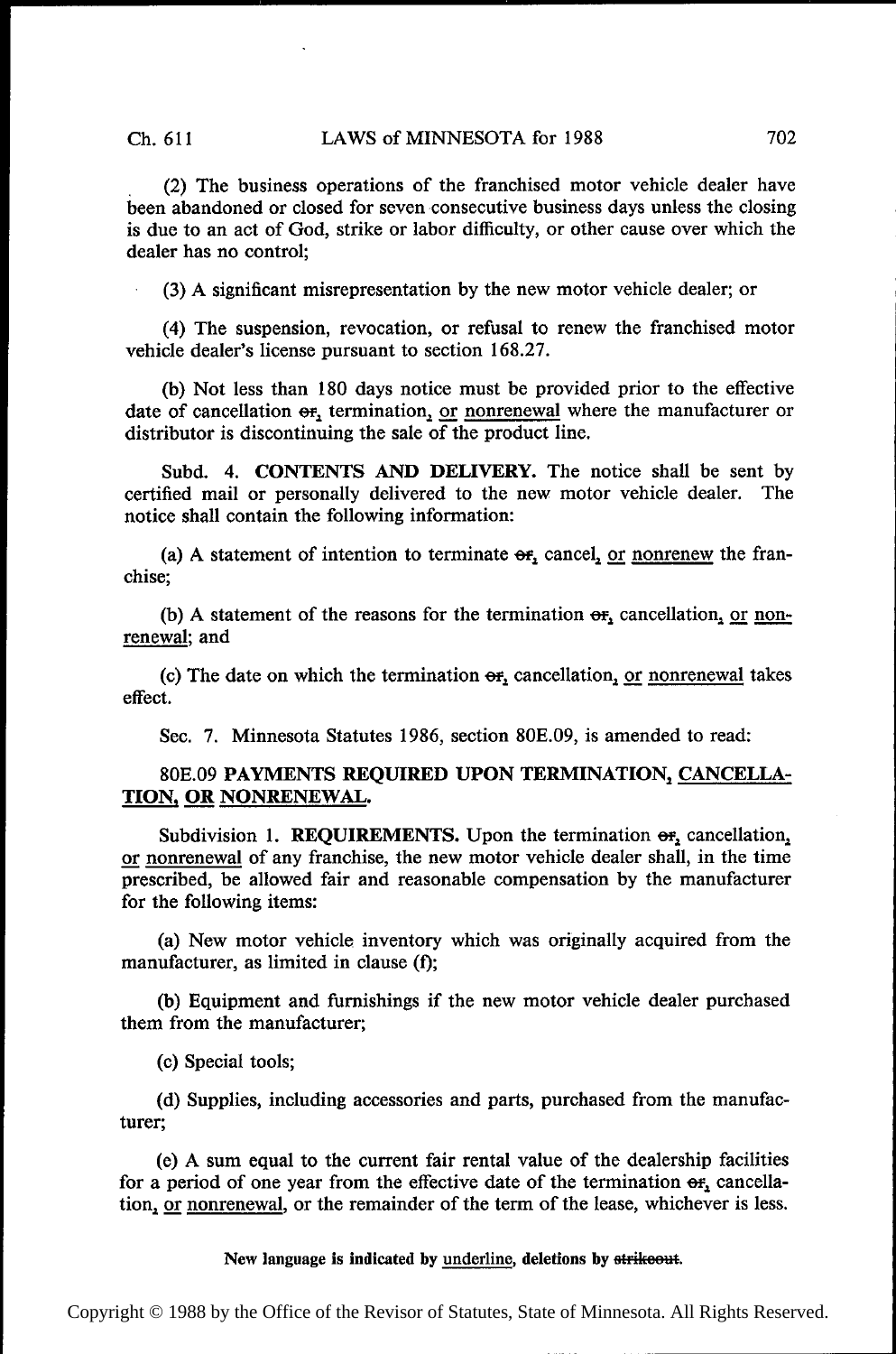Payment under this clause shall not be required if the termination  $\Theta$ <sub>r</sub>, cancellation, or nonrenewal was for good cause based on a conviction or plea of nolo contendere of the dealer or one of its principal owners for a crime which constitutes a felony as described in section 609.02, subdivision 2, or if it has been demonstrated that the dealer has exhibited a course of conduct constituting fraud with respect to the manufacturer or the general public;

(f) Fair and reasonable compensation as applied to paragraphs (a) and (d) means the manufacturer shall reimburse the dealer for 100 percent of the net cost to the dealer, including transportation, of all new current model year motor vehicle inventory acquired from the manufacturer which has not been materially altered or substantially damaged, and all new motor vehicle inventory not of the current model year which has not been materially altered or substantially damaged; provided the noncurrent model year vehicles were acquired from the manufacturer and drafted on the dealer's financing source or paid for within 120 days prior to the effective date of the termination  $\Theta_{2}^{T}$  cancellation, <u>or nonren</u>-<br>ewal. The manufacturer shall reimburse the dealer for 100 percent of the The manufacturer shall reimburse the dealer for 100 percent of the current net prices on motor vehicle accessories and parts, including superseded parts listed in current price lists or catalogues plus five percent of the current net price of all accessories and parts returned to compensate the dealer for handling, packing, and loading the parts.

Subd. 2. TIME IN WHICH PAYMENTS MUST BE MADE. Fair and reasonable compensation shall be paid by the manufacturer when possible within 90 days of the effective date of termination  $er$ , cancellation, or nonrenewal, provided the dealer has clear title to the inventory and other items, is in a position to convey that title to the manufacturer and as long as this period will allow compliance with the notification requirements of sections 336.6-101 to 336.6-111 or any other state or federal laws relating to creditor notification.

Subd. 3. VOLUNTARY TERMINATIONS  $\Theta R_1$  CANCELLATIONS<sub>2</sub> OR NONRENEWALS. For the purposes of reimbursement under this section, termination  $\Theta r_2$  cancellation, <u>or nonrenewal</u> includes a voluntary termination  $\Theta r_1$  can cancellation, or nonrenewal by the dealer, and the compensation provided for in subdivision 1, except clause (e) thereof, shall be paid to the dealer.

Sec. 8. Minnesota Statutes 1986, section 80E.l3, is amended to read:

# 80E.l3 UNFAIR PRACTICES BY MANUFACTURERS, DISTRIBU-TORS, FACTORY BRANCHES.

It is unlawful and an unfair practice for a manufacturer, distributor, or factory branch to engage in any of the following practices:

(a) To delay, refuse, or fail to deliver new motor vehicles or new motor vehicle parts or accessories in reasonable time and in reasonable quantity relative to the new motor vehicle dealer's facilities and sales potential in the dealer's relevant market area, after having accepted an order from a new motor vehicle dealer having a franchise for the retail sale of any new motor vehicle sold or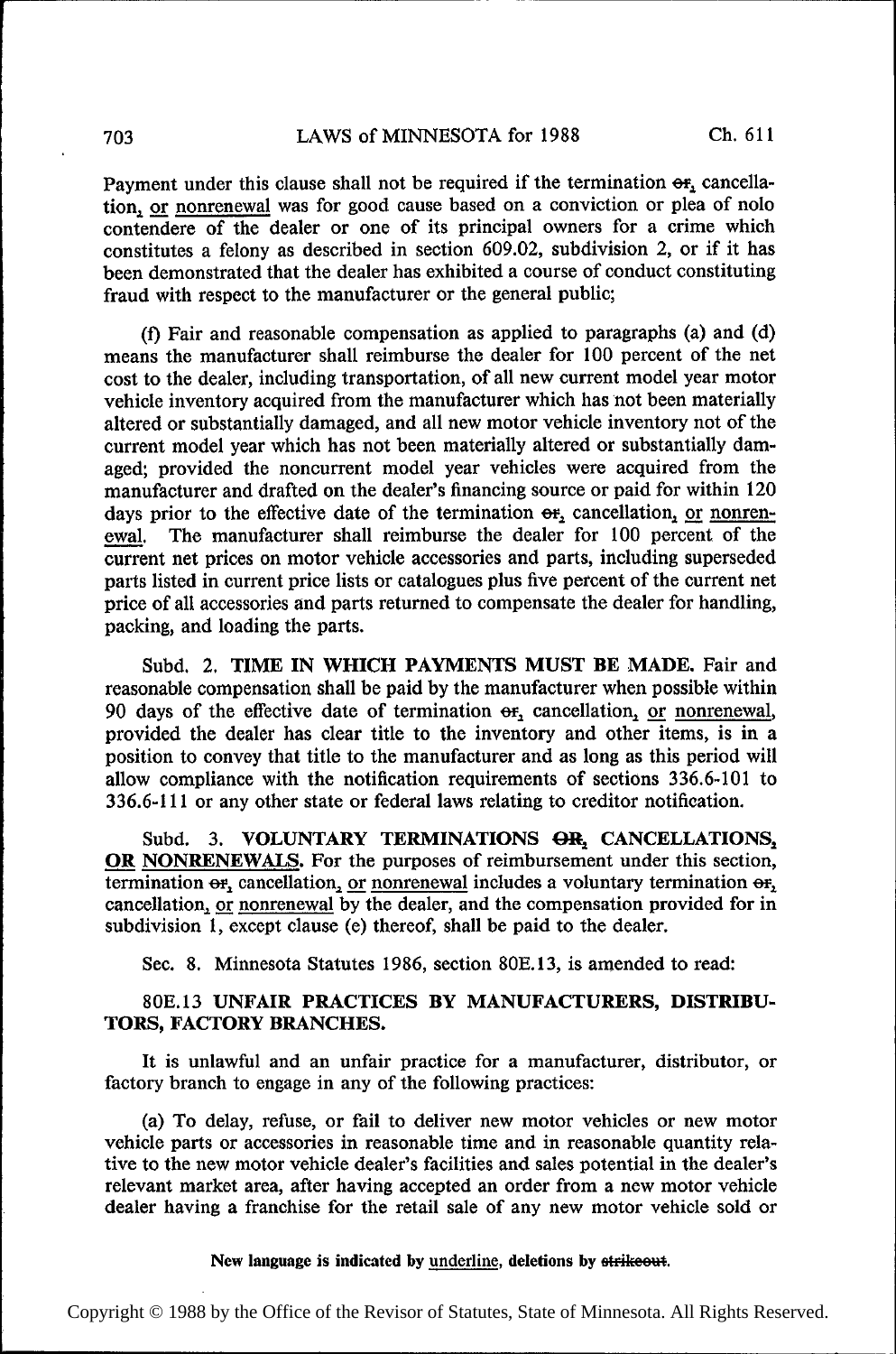distributed by the manufacturer or distributor, if the new motor vehicle or new motor vehicle parts or accessories are publicly advertised as being available for delivery or actually being delivered. This clause is not violated, however, if the failure is caused by acts or causes beyond the control of the manufacturer;

(b) To refuse to disclose to any new motor vehicle dealer handling the same line make, the manner and mode of distribution of that line make within the relevant market area;

(0) To obtain money, goods, service, or any other benefit from any other person with whom the dealer does business, on account of, or in relation to, the transaction between the dealer and the other person, other than for compensation for services rendered, unless the benefit is promptly accounted for, and transmitted to, the new motor vehicle dealer;

((1) To increase prices of new motor vehicles which the new motor vehicle dealer had ordered for private retail consumers prior to the dealer's receiving the written oflicial price increase notification. A sales contract signed by <sup>a</sup> private retail consumer shall constitute evidence of each order if the vehicle is in fact delivered to that customer. In the event of manufacturer price reductions, the amount of any reduction received by a dealer shall be passed on to the private retail consumer by the dealer if the retail price was negotiated on the basis of the previous higher price to the dealer;

(e) To offer any refunds or other types of inducements to any new motor vehicle dealer for the purchase of new motor vehicles of a certain line make to be sold to the state or any political subdivision thereof without making the same offer to all other new motor vehicle dealers in the same line make within the relevant market area;

(D To release to any outside party, except under subpoena or in an administrative or judicial proceeding involving the manufacturer or dealer, any business, financial, or personal information which may be provided by the dealer to the manufacturer, without the express written consent of the dealer or unless pertinent to judicial or governmental administrative proceedings or to arbitration proceedings of any kind;

(g) To deny any new motor vehicle dealer the right of free association with any other new motor vehicle dealer for any lawful purpose;

(h) To unfairly discriminate among its new motor vehicle dealers with respect to warranty reimbursement or authority granted its new vehicle dealers to make warranty adjustments with retail customers;

(i) To compete with a new motor vehicle dealer in the same line make operating under an agreement or franchise from the same manufacturer in the relevant market area. A manufacturer shall not, however, be deemed to be competing when operating a dealership either temporarily for a reasonable period, or in a bona fide retail operation which is for sale to any qualified indepen-

#### New language is indicated by underline, deletions by strikeout.

Copyright © 1988 by the Office of the Revisor of Statutes, State of Minnesota. All Rights Reserved.